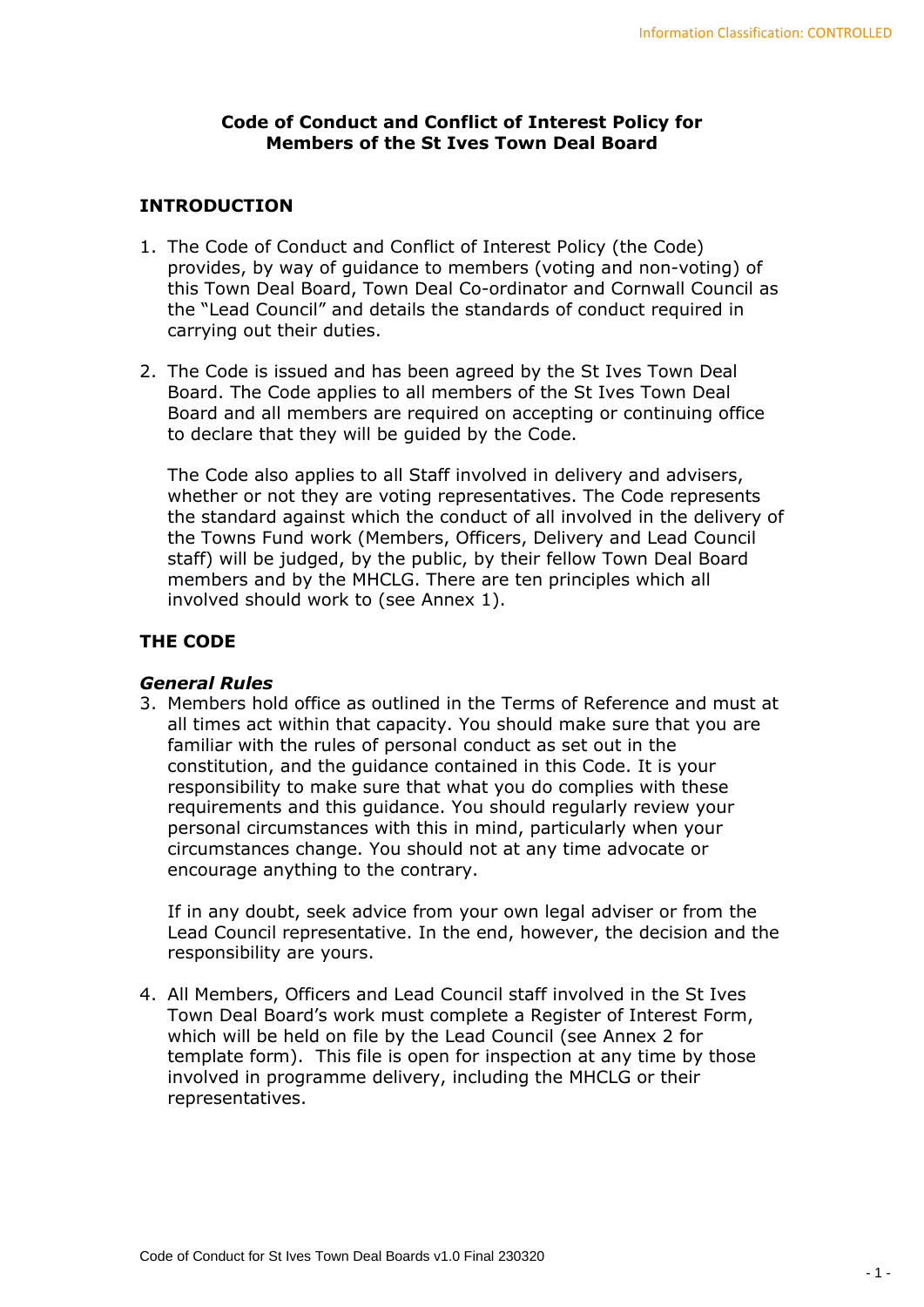- 5. You must at all times:
	- Treat people with respect
	- Ensure that you do not do anything which causes the St Ives Town Deal Board to breach any of the equality enactments (as defined by the Equality Act 2010)
	- Ensure that you do not intimidate or attempt to intimidate any person involved in the Town Deal work (as an applicant, member, staff member, representative)
	- Do not do anything which compromises or is likely to compromise the impartiality of those who work for, or on behalf of the St Ives Town Deal Board.

## *Public Duty and Private Interest*

6. Your overriding duty as a representative is set out in the Terms of Reference for the St Ives Town Deal Board. Whilst you may be strongly influenced by the views of others, and of the sector or organisation that you represent in particular, it is your responsibility alone to decide what view to take on any question which members have to decide.

If you have a private or personal interest in a question which members have to decide, you should never take any part in the decision, except in the special circumstances described below.

Where such circumstances do permit you to participate, you should never let your interest influence the decision. You should never do anything as a member which you could not justify to the public or your fellow St Ives Town Deal Board members. Your conduct, and what the public believes about your conduct, will affect the reputation of the St Ives Town Deal Board and the organisation or sector that you represent.

- 7. It is not enough to avoid actual impropriety. You should at all times avoid any occasion for suspicion and any appearance of improper conduct.
- 8. A conflict of interest can exist when either:
	- There is a potential financial or measurable benefit either directly to the individual, or indirectly through a connected individual or organisation; or
	- A person's duty to the St Ives Town Deal Board may compete with a duty or loyalty they owe to another organisation or person.

## *Disclosure of Pecuniary and Other Interests*

9. There are specific provisions in the constitution requiring you to disclose interests which you may have in any matter coming before the St Ives Town Deal Board or any management groups that it may arrange.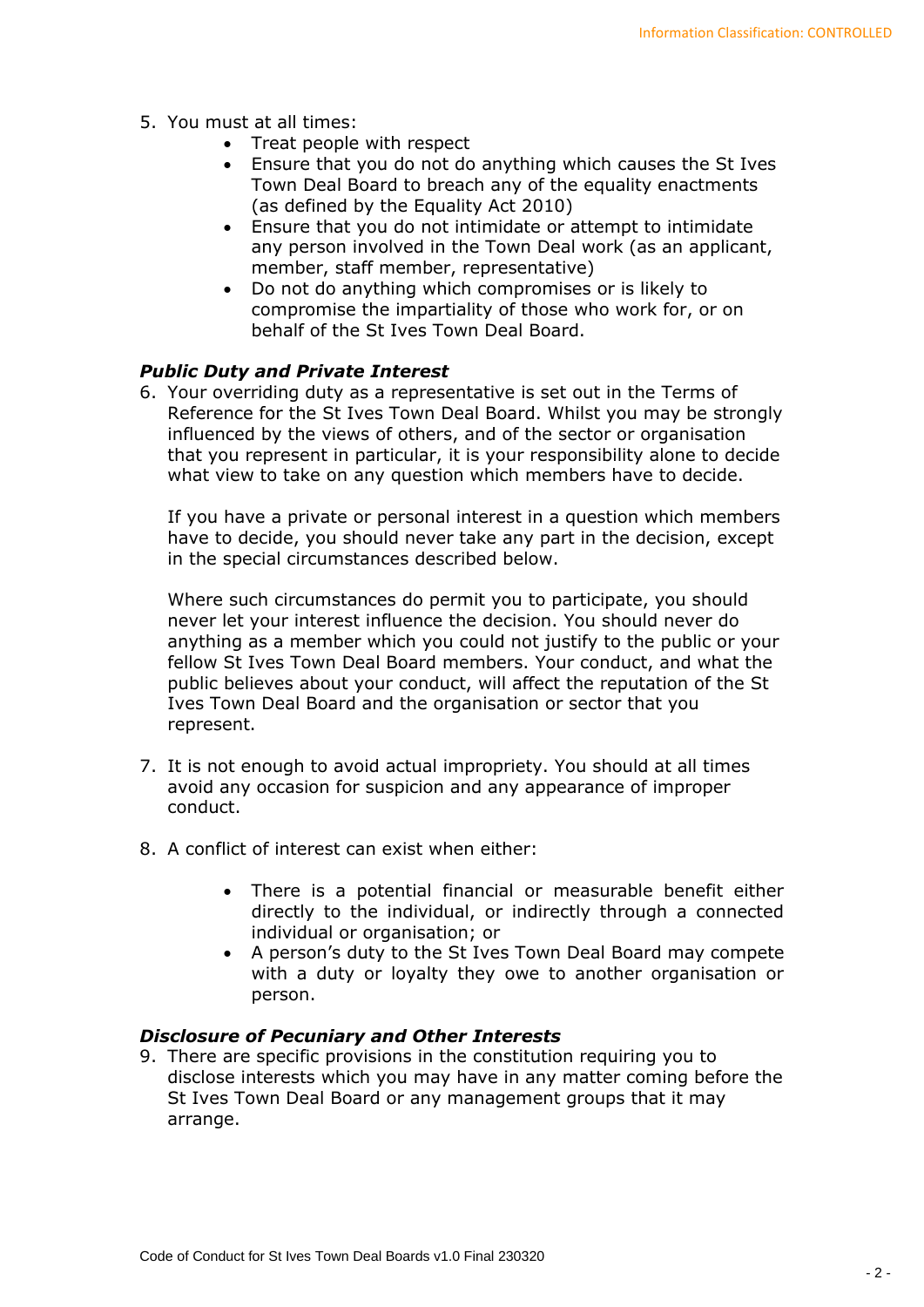Depending on the nature of the interest declared one of the following will happen in a meeting.

- You will leave the room for that item
- You will remain but take no part in the discussion
- You will remain but contribute only factual information and clarifications
- You will contribute to the discussion but not take part in the decision, and therefore not be counted towards a quorum
- You will remain as a full member of the meeting
- 10.The appropriate action will be decided by the Chair of the St Ives Town Deal Board with guidance from the Lead Council. In the case of the Chair having an interest the appropriate action will be decided by the Vice Chair.
- 11.You must also declare all relevant pecuniary (financial) interests in the register kept for this purpose.
- 12.Interests which are non-pecuniary can be just as important and can be included in the register. You should not allow the impression to be created that you are, or may be, using your position to promote a private or personal interest, rather than forwarding the interest of the St Ives Town Deal Board.

Private and personal interests include those of your family and friends, as well as those arising through membership of, or association with, clubs, societies and other organisations such as the Freemasons, trade unions and other bodies active in the community.

- 13.Examples of relevant pecuniary and non-pecuniary interests can be found in Annex 3.
- 14.You must always declare a pecuniary interest at a St Ives Town Deal Board meeting or whilst conducting any other St Ives Town Deal Board business.
- 15.If you have a private or personal non-pecuniary interest whilst conducting St Ives Town Deal Board business, for example during a Board meeting, you should always disclose it, unless it is insignificant, or one which you share with other representatives of the public generally as a ratepayer, a council tax payer or an inhabitant of the area.
- 16.Where you have declared a private or personal interest (pecuniary or non-pecuniary), the St Ives Town Deal Board with your input will decide whether it is clear and substantial. If it is not, then you may continue to take part in the discussion of the matter and may vote on it.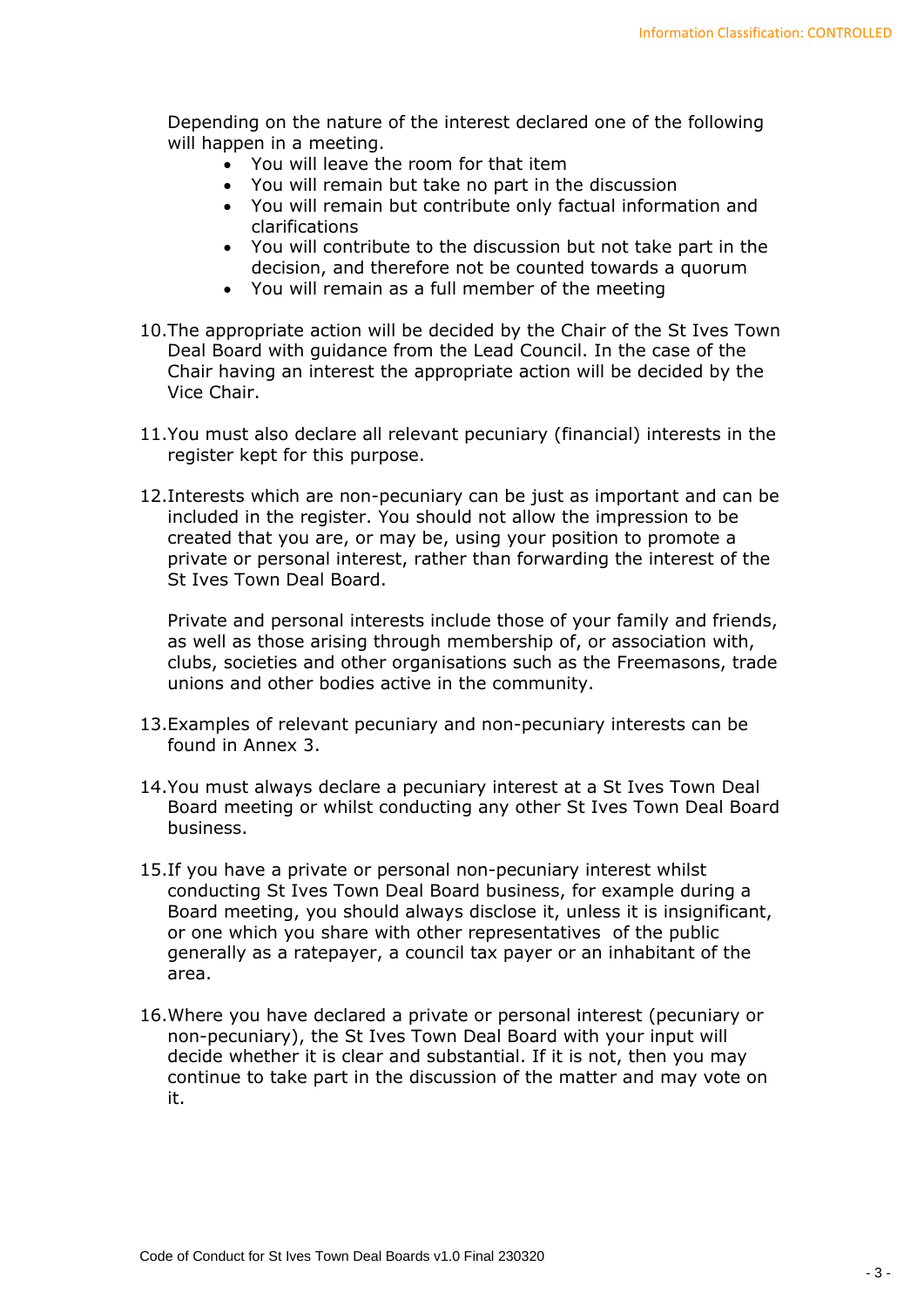If, however, it is a clear and substantial interest, then (except in the special circumstances described below in points 19 and 20) you should only take such part in the proceedings allowed by the Terms of Reference, and should always expect to withdraw from the meeting whilst the matter is being considered.

- 17.In deciding whether such an interest is clear and substantial, you should ask yourself whether representatives of the public, knowing the facts of the situation, would reasonably think that you might be influenced by it. If you think so, you should regard the interest as clear and substantial.
- 18.In the following circumstances, but only in these circumstances, it can still be appropriate to speak, and in some cases to vote, in spite of the fact that you have declared such a clear and substantial private or personal interest: if your interest arises from being an ordinary member or supporter of such an organisation (and you are not a member of its managing committee or other governing body), then you may speak and vote on any matter in which the organisation has an interest.
- 19.Circumstances may arise where the work of the St Ives Town Deal Board is affected because a number of present members have personal interests (pecuniary or non-pecuniary) in some question. In such certain circumstances, the St Ives Town Deal Board will debate the position and will either defer the issue to a later meeting, or, where this is not possible or where it is likely that a similar position will arise, will decide by vote how to proceed. Guidance will be sought from the Lead Council and if required the MHCLG before any such decision is taken.
- 20.Records on interests declared will be maintained by the Lead Council.
- 21.The requirements around declaring and recording interests must be scrupulously observed at all times.

#### *Members, Advisers and Officers/Staff*

- 22.Members, advisers and officers/staff are there to serve the interests of the St Ives Town Deal Board and they are indispensable to one another. But their responsibilities are distinct. Whilst Members of the Board have the vote and Advisers/Staff do not, the guidance applies to both.
- 23.The job of the Officers/staff is to give advice to members and to the St Ives Town Deal Board as a whole, and to carry out the Boards work under the direction and control of the St Ives Town Deal Board and Lead Council.
- 24.If you are called upon to take part in appointing an officer/agent, the only question you should consider is which candidate would best serve the whole St Ives Town Deal Board. You should not let your political or personal preferences influence your judgement.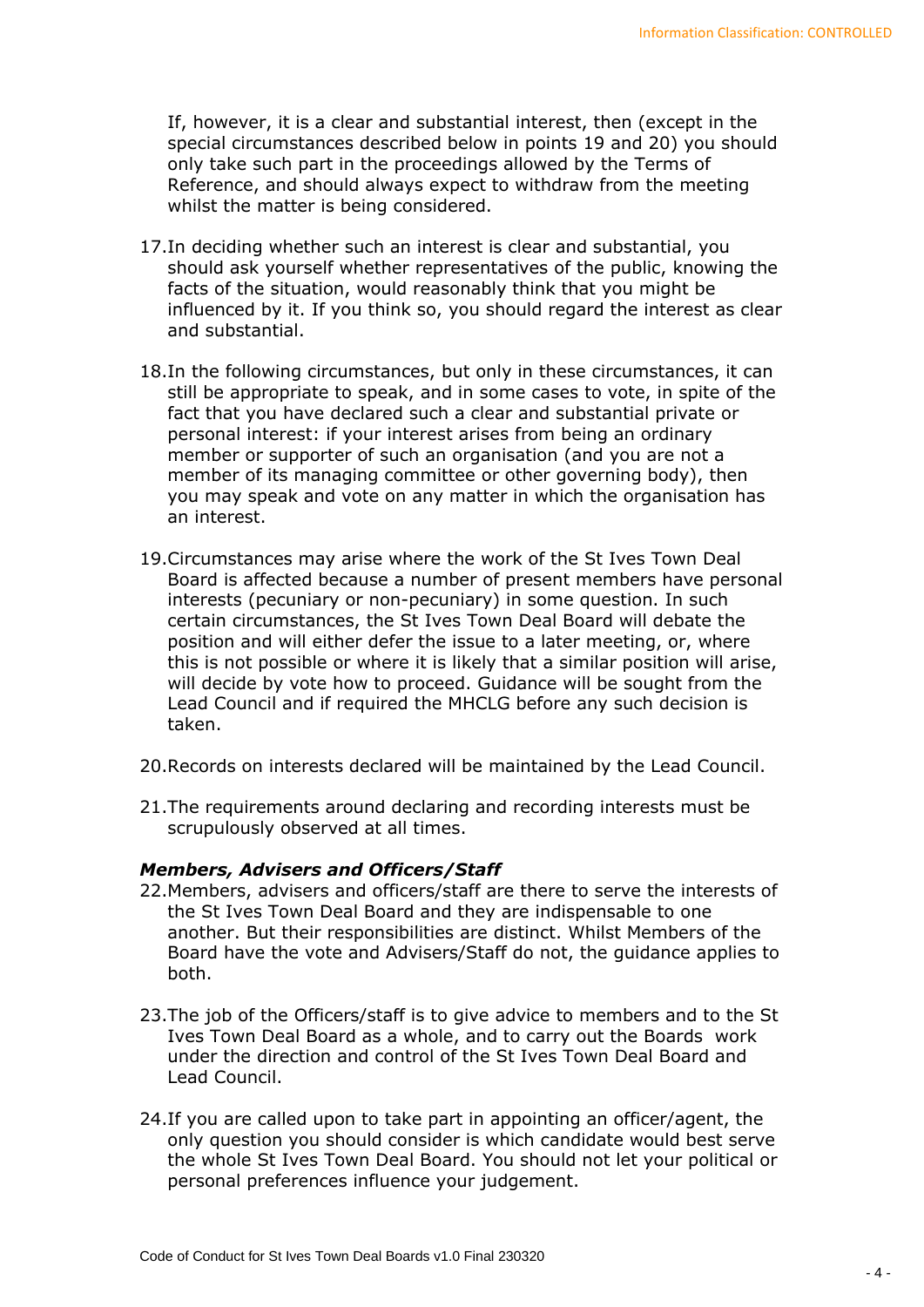You should not canvass the support of colleagues for any candidate and you should resist any attempt by others to canvass yours.

## *Use of Confidential and Private Information*

25.As a representative of the St Ives Town Deal Board you necessarily acquire much information that has not yet been made public, is of commercial value and thus is confidential. It is a betrayal of trust to breach such confidences.

You should never disclose or use confidential information for the personal advantage of yourself or of anyone known to you, or to the disadvantage or the discredit of the St Ives Town Deal Board or anyone else.

- 26.Information of a confidential nature must not be disclosed to anyone unless
	- You have the consent of the person authorised to give it
	- You are required by law to do so

### *Gifts and Hospitality*

- 27.You should treat with extreme caution any offer or gift, favour or hospitality that is made to you personally. The person or organisation making the offer may be doing, or seeking to do, business with the St Ives Town Deal Board, or may be seeking funding for their project as part of the Town Deal or some other kind of decision.
- 28.There are no hard or fast rules about the acceptance or refusal of hospitality or tokens of goodwill. For example, working lunches may be a proper way of doing business, provided that no extravagance is involved. Likewise, it may be reasonable for a member to represent the St Ives Town Deal Board at a social function or event organised by outside persons or bodies. Therefore all gifts and hospitality above the value of £25 should be notified to the Lead Council in the agreed format (see Annex 4 for relevant form), in order that a register can be maintained. You are personally responsible for all decisions connected with the acceptance or offer of gifts or hospitality and for avoiding the risk of damage to public confidence in the St Ives Town Deal Board.

#### *Dealings with the Town Deal Board*

29.You may have dealings with the St Ives Town Deal Board on a personal level, for instance as an applicant for a grant or support. You should never seek or accept preferential treatment in those dealings because of your position on the St Ives Town Deal Board.

You should also avoid placing yourself in a position that could lead the public to think that you are receiving preferential treatment: for instance, by failing to carry out a contractual duty or by using your position to discuss an application personally with officers/agents when other representatives of the public would not have the opportunity to do so.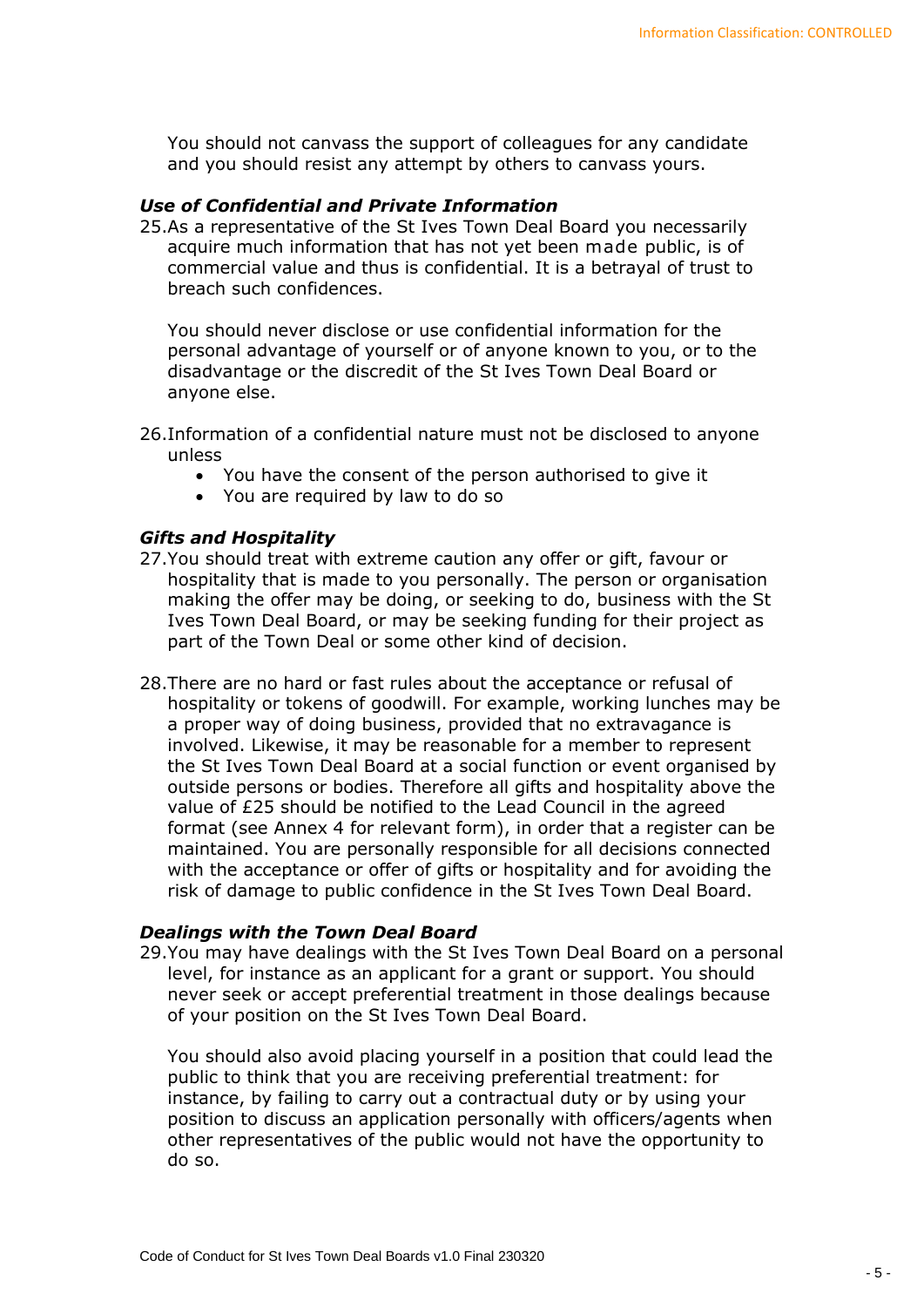Likewise, you should never use your position on the St Ives Town Deal Board to seek preferential treatment for friends or relatives, or any firm or body with which you are personally connected.

## *Appointments to Other Bodies*

30.Should you be appointed or nominated by the St Ives Town Deal Board to serve on another body or organisation you should always observe this Code in carrying out your duties on that body in the same way that you would with your work as part of the St Ives Town Deal Board.

## **Working with the MHCLG**

- 24. The behaviour of the members, advisors, officers and Lead Council should meet at all times in their relationship with the MHCLG the following requirements:
	- The St Ives Town Deal Board and MHCLG should work productively and effectively together.
	- Challenges and disputes between both parties should be professional, respectful and avoiding grievance and handled privately between the two parties, i.e. should not be aired with applicants and other potentially interested parties.
	- The MHCLG and the St Ives Town Deal Board should co-operate and respond positively to the challenges in the delivery of the programme.
	- Information should be shared by both parties to improve delivery, including providing clear rationales for any decisions and clear messages outwards conveying this.
	- The St Ives Town Deal Board is expected to have a flexible approach and be open to new ways of thinking to help MHCLG find solutions to delivery/policy and operational problems.

#### **Review**

25. This Code of Conduct and Conflict of Interest Policy and individual Register of Interest Forms should be kept under constant review, but should be formally reviewed on an annual basis.

Date agreed:

Signed by Chair of the St Ives Town Deal Board …………….

Signed by the Lead Council………………………………………………………………………………..

Date reviewed: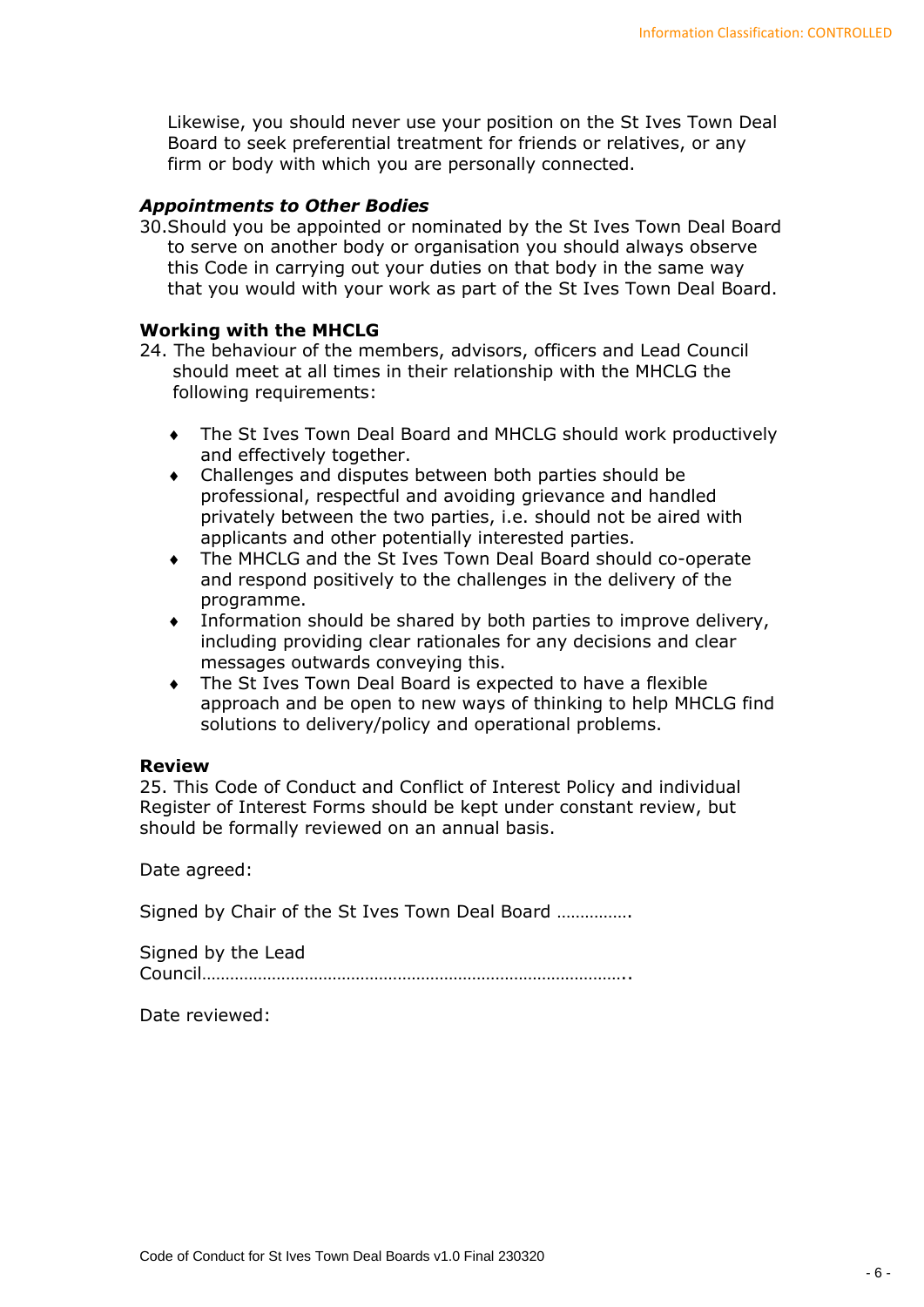# **Individual Declaration**

I agree to abide by this Code of Conduct as adopted by the St Ives Town Deal Board on the date shown above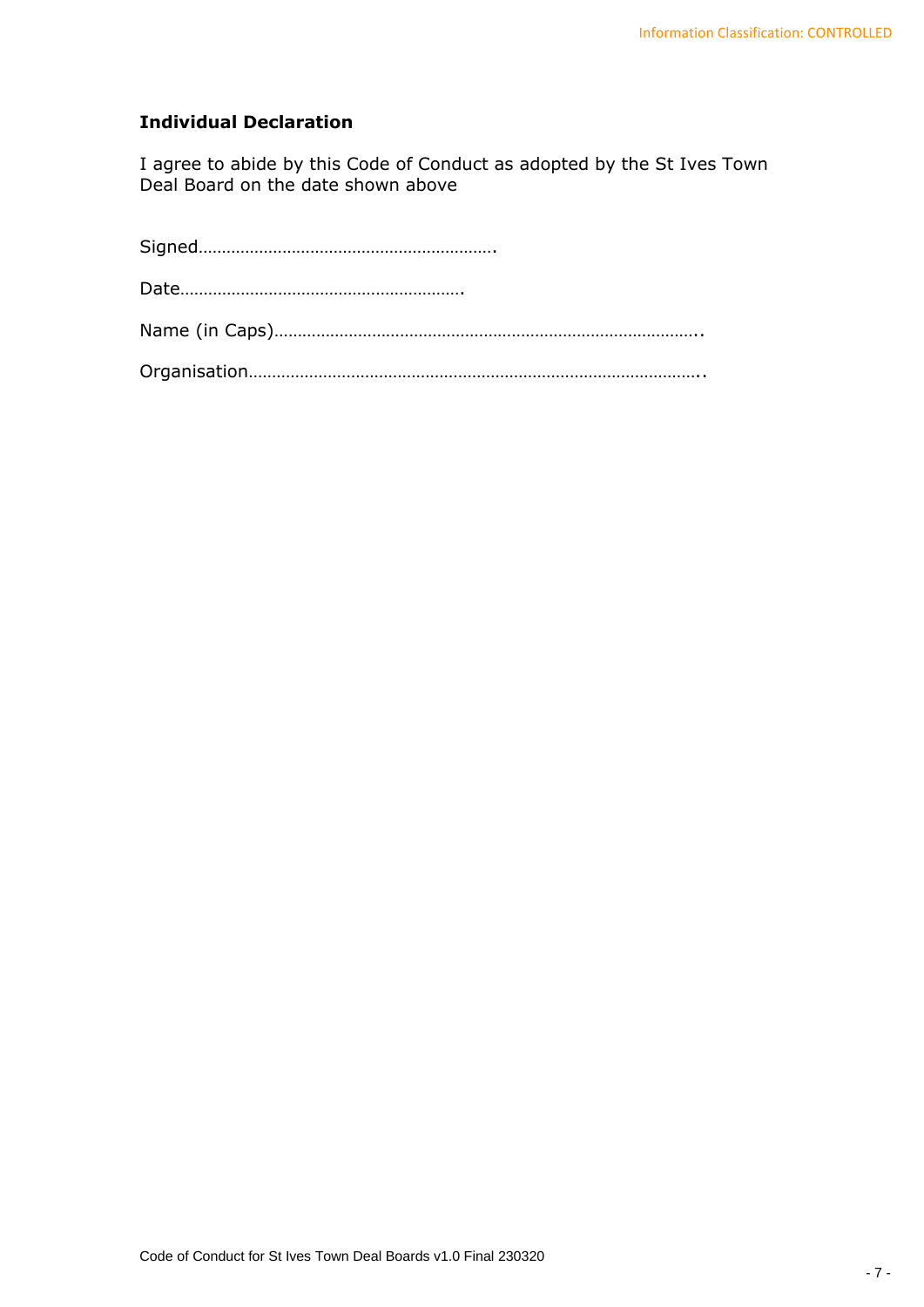# **Annex 1 - The Ten General Principles**

## *Selflessness*

**1.** You should serve only the wider interest and should never improperly confer an advantage or disadvantage on any person.

### *Honesty and Integrity*

**2.** You should not place yourself in a situation where your honesty and integrity may be questioned, should not behave improperly and should on all occasions avoid the appearance of such behaviour.

#### *Objectivity*

**3.** You should make decisions on merit, including when making appointments, awarding project contracts, or recommending individuals for such project rewards or benefits.

#### *Accountability*

**4.** You should be accountable to the public for your actions and the manner in which you carry out such responsibilities, and should cooperate fully and honestly with any scrutiny appropriate.

#### *Openness*

**5.** You should be as open as possible about your actions and those of Town Deal Board, and should be prepared to give reasons for those actions.

#### *Personal Judgement*

**6.** You may take account of the views of others, including their political groups, but should reach your own conclusions on the issues before you and act in accordance with those conclusions.

## *Respect for Others*

**7.** You should promote equality by not discriminating unlawfully against any person, and by treating people with respect, regardless of their race, age, religion, gender, sexual orientation or disability. You should respect the impartiality and integrity of the St Ives Town Deal Board and Lead Council officers and staff.

#### *Duty to Uphold the Law*

**8.** You should uphold the law and, on all occasions, act in accordance with the trust that the public is entitled to place in St Ives Town Deal Board.

#### *Stewardship*

**9.** You should do whatever you are able to do to ensure that St Ives Town Deal Board use their resources prudently and in accordance with the law.

#### *Leadership*

**10.** You should promote and support these principles by leadership, and by example, and should act in a way that secures or preserves public confidence.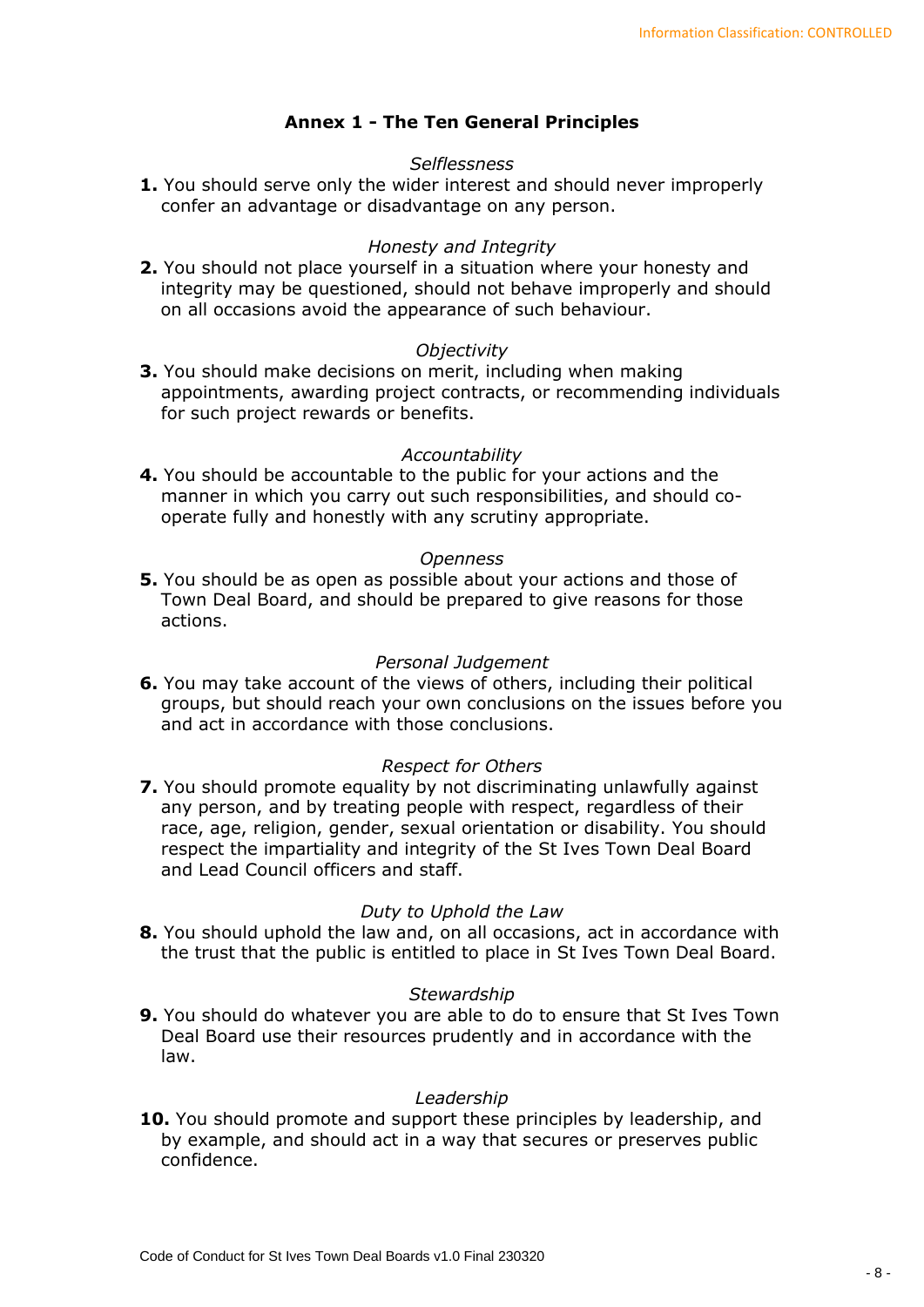## **ANNEX 2**

## **INDIVIDUAL REGISTER OF INTEREST FORM**

## **St Ives Town Deal Board**

## **Register of Interests**

In order to prevent any problems relating to conflicts of interest in decisions made by the St Ives Town Deal Board, all members should record any organisations, businesses, committees or other groups in which they have an involvement.

Please indicate in the table below any organisations/businesses/ committees or other groups in which you have an interest. If you are unsure whether a relationship or involvement with an individual or group constitutes an interest then it is better to declare it. A register will be maintained which will be open for inspection and updated from time to time.

## *If you consider that you have no such interests, for the sake of clarity please write NONE in one of the boxes.*

| Nature of interest (partner,<br>committee member, director,<br>chairman etc.) |
|-------------------------------------------------------------------------------|
|                                                                               |
|                                                                               |
|                                                                               |
|                                                                               |
|                                                                               |
|                                                                               |
|                                                                               |
|                                                                               |
|                                                                               |
|                                                                               |

Signed: Date:

## **Please return to:** Town Deal Board **Secretariat c/o Economic Growth Service, Pydar House, Pydar Street, Truro, TR1 1EA**

**E-mail: [david.rodda@cornwall.gov.uk](mailto:david.rodda@cornwall.gov.uk)**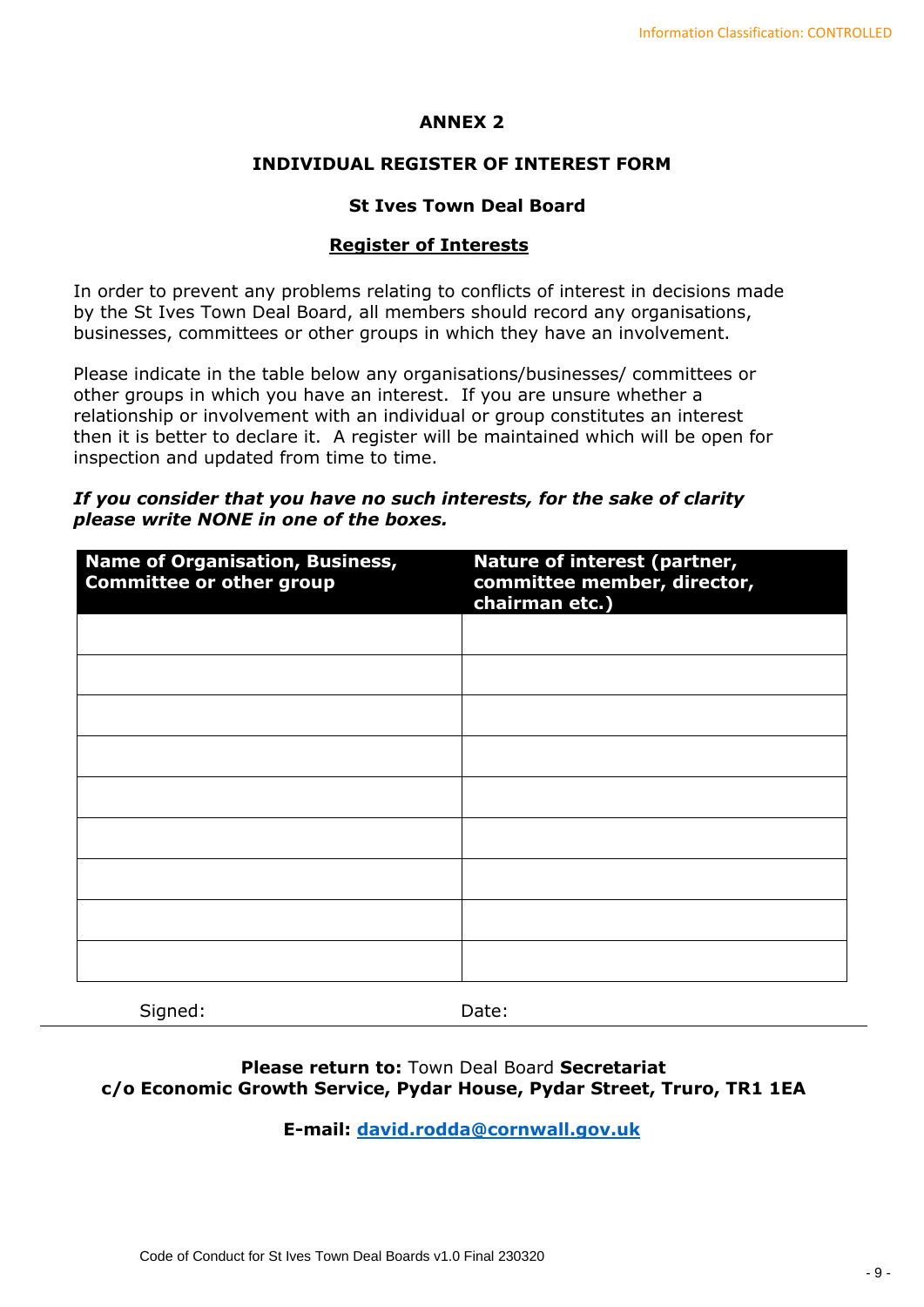### **ANNEX 3 - Examples of Interest (Pecuniary and non-Pecuniary)**

You have an interest in any project or business to be considered by the St Ives Town Deal Board where either—

- (a) it relates to or is likely to affect—
	- (i) any body of which you are a member or in a position of general control or management and to which you are appointed or nominated;
	- (ii) any employment or business carried on by you;
	- (iii) any person or body who employs or has appointed you;
	- (iv) any person or body, other than the Town Deal Board that has made a payment to you in respect of your election or co-option or any expenses incurred by you in carrying out your duties;
	- (v) any person or body who has a place of business or land in the Town Deal Boards area, and in whom you have a beneficial interest in a class of securities of that person or body that exceeds the nominal value of £25,000 or one hundredth of the total issued share capital (whichever is the lower);
	- (vi) any contract for goods, services or works made between the Town Deal Board and you or a firm in which you are a partner, a company of which you are a remunerated director, or a person or body of the description specified in paragraph (vi);
	- (vii) the interests of any person from whom you have received a gift or hospitality with an estimated value of at least £250;
	- (viii) any land in the Town Deal Boards area in which you have a beneficial interest;
- (b) a decision in relation to that project or business might reasonably be regarded as affecting your well-being or financial position or the wellbeing or financial position of a relevant person to a greater extent than the majority of other council tax payers, ratepayers or inhabitants of your the Town Deal Boards area.

In sub-paragraph (b) above, a relevant person is—

- a member of your family or any person with whom you have a close association; or
- any person or body who employs or has appointed such persons, any firm in which they are a partner, or any company of which they are directors;
- any person or body in whom such persons have a beneficial interest in a class of securities exceeding the nominal value of £25,000; or
- any body of a type described in sub-paragraph (a)(i) or (ii).